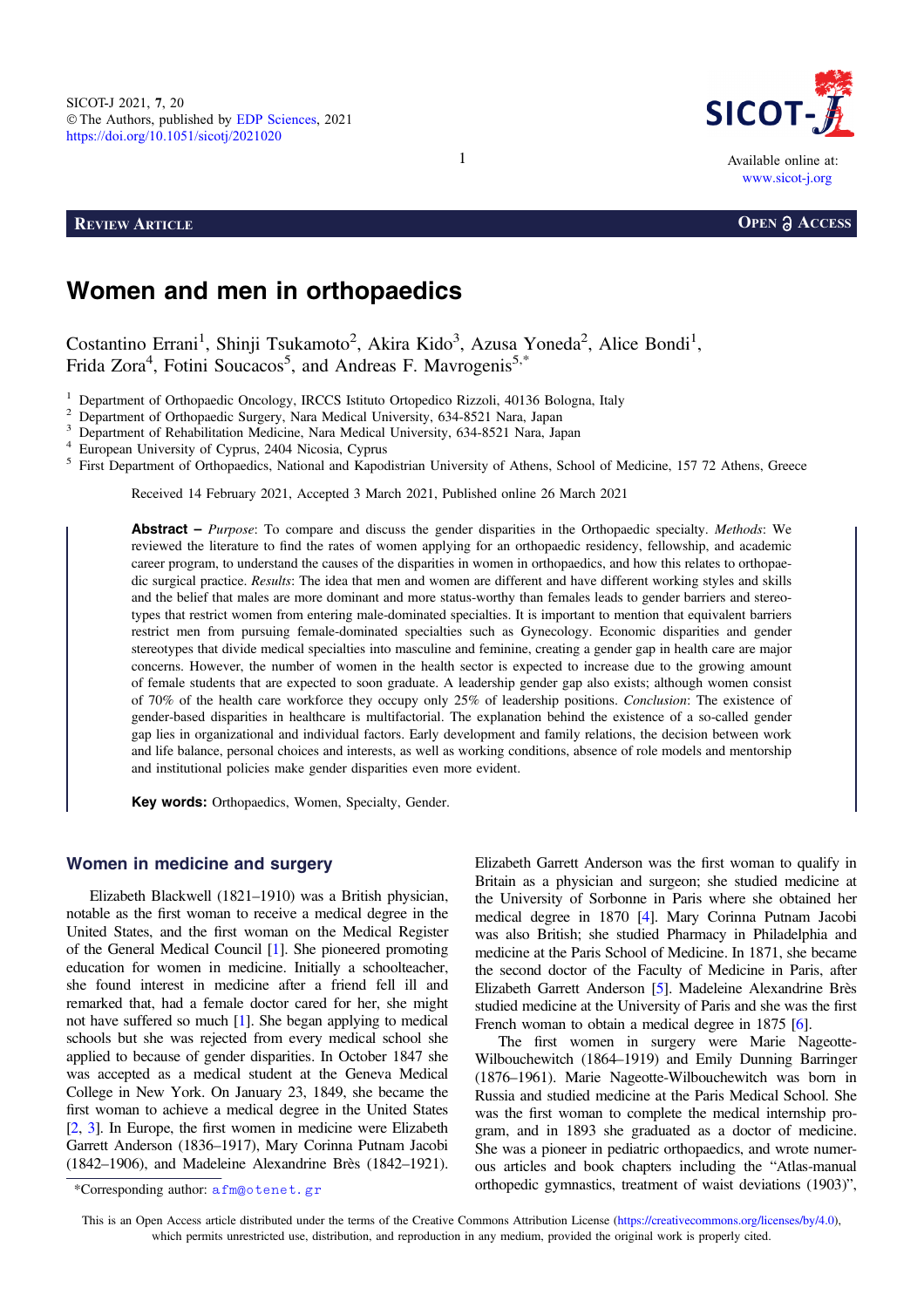"Kinesitherapy, massage, mobilization, gymnastics (1909)", and "Treatment of spinal deviations and respiratory failure (1937)" [[7](#page-4-0)]. Emily Dunning Barringer was the first female ambulance surgeon and the first woman to be accept accepted for an internship and to complete a surgical residency. She completed her residency at the Gouverneur Hospital in New York City in 1904 [[8](#page-4-0)].

Women and men practice medicine differently. Surgical disciplines are disproportionately male despite increasing numbers of female medical students [\[9](#page-4-0)–[15\]](#page-4-0). Similarly, Orthopaedics is and will probably remain a male-dominated specialty [\[16](#page-4-0)]. The percentage of female residents in orthopaedics has not changed despite the increase in female representation that is seen in other specialties of medicine [[16](#page-4-0)]. Orthopaedic specialty has the lowest percentage of women residents (15.4%) and faculty of any other medical specialty [[17](#page-4-0)–[19](#page-5-0)]. In 2010 in USA, women represented 47.8% of medical students, but only 13.2% of orthopaedic residents, 6.5% of the AAOS members (0.6% in knee society and 0.6% in hip society), and 8.7% of academic positions within USA orthopaedic surgeons [\[20\]](#page-5-0). In France, among 3553 orthopaedic surgeons, there were approximately 248 (7%) women in 2019; in Greece, among 2226 orthopaedic surgeons there were approximately 68 (3%) women in 2020; in Italy, among 4434 orthopaedic surgeons there are approximately 456 (10.2%) women at the time of this writing; and in Japan, women orthopaedic surgeons account for approximately 4% of all the Japanese Orthopaedic Association (JOA) members. Representation of women in orthopaedic research is not much different; women faculty represent only 12% of all orthopaedic, a disparity that has been found to be independent of numbers of publications [[17](#page-4-0), [21\]](#page-5-0). Fewer women apply to fellowships and a smaller percentage of women pursue careers in orthopaedics than in other specialties with the lowest representation of women in leading positions [[18,](#page-5-0) [22](#page-5-0)]. Larson et al. found a significant underrepresentation of women, overall in 2013 and 2015, as keynote speakers, plenary speakers, and invited lectures at medical society conferences [\[23\]](#page-5-0). Ence et al. [[24\]](#page-5-0) performed a survey for faculty at 142 civilian academic orthopaedic departments in the United States. They found that although women had a lower Hirsch index (h-index, defined as the number  $[h]$  of an investigator's publications that have been cited at least  $h$  times) and shorter career durations than their male counterparts overall, they had a similar  $m$ -index, which is defined as the  $h$ -index divided by academic career duration in years, suggesting that the observed *h*-index disparities were due to differences in career duration. They also found that gender had no independent predictive value for ranking among academic orthopaedic surgeons; women were found to have shorter careers than male surgeons, with career duration correlating with academic rank. This could explain the relative paucity of women in leadership positions in academic orthopaedic departments [[24](#page-5-0)].

At the authors' institutions and possibly worldwide, more women are currently applying for an orthopaedic residency. But is there any evidence for the need to increase women in orthopaedics [\[16](#page-4-0)]? The hunt for differences between men's and women's brains is full of poor research practice and biases mediated by feminism and masculism, and media [[25](#page-5-0)]. Neuroscientific research on sex difference is currently a

controversial field, frequently accused of purveying a neurosexism that functions to naturalize gender inequalities. Additionally, neuroscientific research on sexual dimorphism has recently elicited intense criticism from scholars in both natural and social sciences. These critics contend that the evidence-based for many claims of sex difference is plagued by bias and methodological weakness [\[26](#page-5-0)–[31](#page-5-0)]. The debate on gender-appropriate research must not only take into account neuroscientific knowledge production but also the transformation of neuroscientific facts into the public via social media [[32](#page-5-0), [33\]](#page-5-0).

#### Gender diversity in surgery

The benefits of gender diversity have been reported previously [[17](#page-4-0), [34](#page-5-0), [35](#page-5-0)]. In business, a correlation has been drawn between improved financial performance and gender parity in leadership roles [[36](#page-5-0)]. In medicine, gender diversity has been shown to improve patients' outcomes and satisfaction [[17](#page-4-0)]. Previous studies showed that female physicians seem to have more empathy and sensitivity than their male counterparts, spending more time with patients and getting to mutual decision-making [\[14,](#page-4-0) [37\]](#page-5-0). However, how does this relate to orthopaedic surgical practice? Dineen et al. showed that patients have not preferenced for the gender of their orthopaedic surgeons. However, there is evidence that suggests that patients are more comfortable with men surgeons and/or physicians of their same gender [[16](#page-4-0)]. Canada found that women have a higher proportion of match success to orthopaedic fellowship when compared with men applicants [\[22](#page-5-0)].

Surgery has a major technical component, so there is less reason to expect a difference in outcomes between female and male surgeons [\[38](#page-5-0)]. Wallis et al. conducted a retrospective study of patients having surgical procedures from all surgical specialties in Ontario, Canada, between 1st January 2007 and 31st December 2015, to assess the hypothesis that the gender of the operating surgeon would significantly affect 30-day postoperative outcomes. They identified 1,159,687 eligible patients. Surgery was performed by 3314 surgeons, 774 (23.4%) of whom were female, and 2540 (76.6%) were male. Female surgeons performed proportionally more operations than men in general surgery, obstetrics and gynecology, and plastic surgery. They found that patients treated by female surgeons had a statistically significant decrease in 30-day mortality, yet with no difference in readmissions or complications, and similar surgical outcomes compared with those treated by male surgeons. However, more patients treated by female surgeons had their operation in later calendar years. Additionally, differences in a surgical specialty, procedural volume, and age of female surgeons meant that patients in primary analysis who were successfully matched to male surgeons were treated by younger surgeons with less experience and lower annual volumes than those who were excluded. Moreover, included patients were more likely to have had general surgery or an obstetrics and gynaecology related procedure and less likely to have had neurosurgery, orthopaedic surgery, or a urologyrelated procedure. Improved postoperative outcomes for patients treated by female surgeons were restricted to patients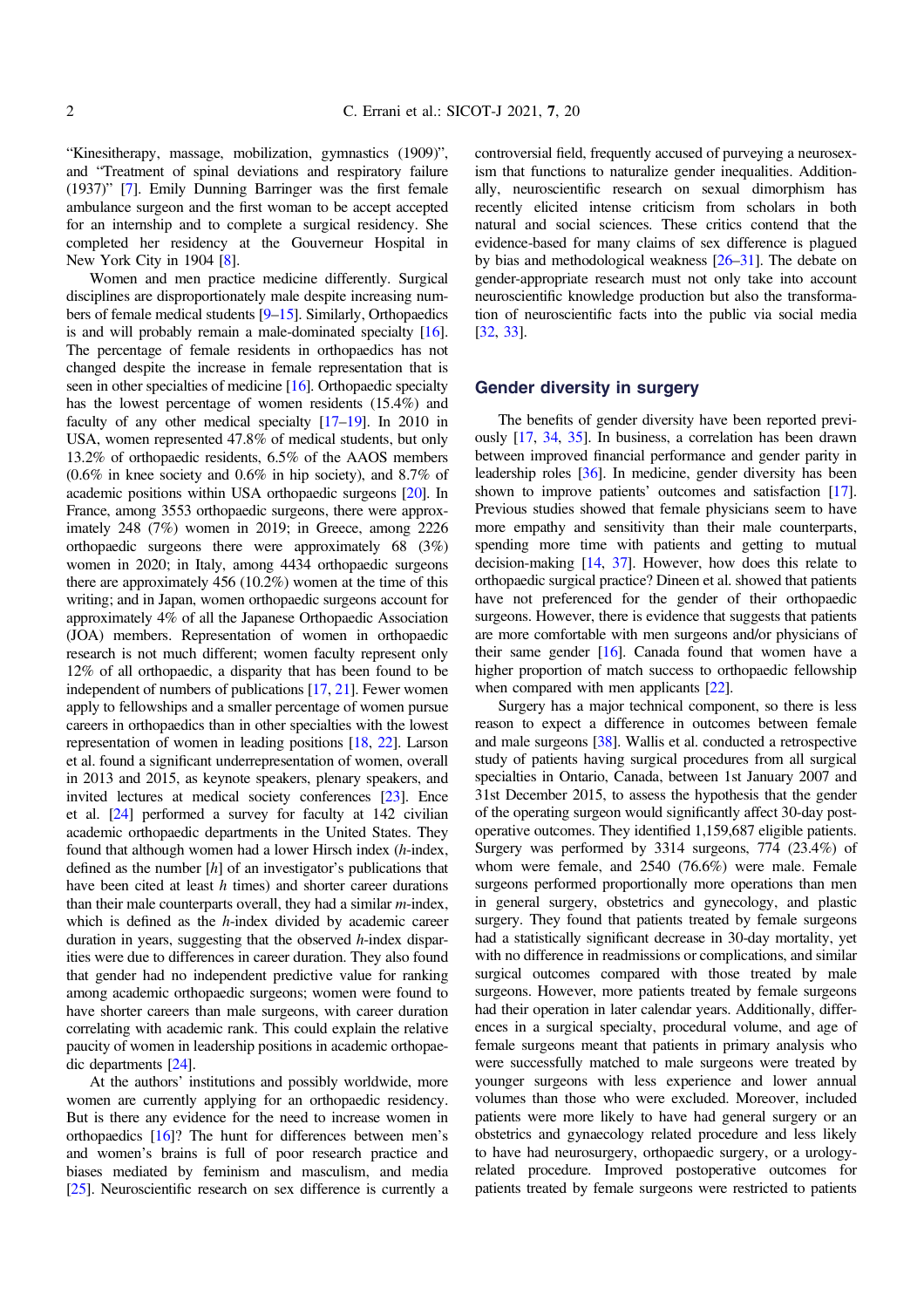who had elective operations, which might reflect better patient selection for surgery or residual confounding; patients who had emergent procedures were less likely to be female and more likely to have these procedures performed by younger surgeons with lower surgical volumes who had practiced for a shorter period of time [[38\]](#page-5-0).

#### Orthopaedic disparities

Understanding the causes of the disparities in women in orthopaedics is the first step to draw useful solutions [\[36](#page-5-0)]. Rohde et al. analyzed the possible reasons for why women might not choose orthopaedics and they made a survey to 232 resident members of the Ruth Jackson Orthopaedic Society. Questions were formulated to determine the demographics, practice patterns, and lifestyle choices of women who chose orthopaedic surgery as a specialty. The most common specialties among respondents were hand (24%), general orthopaedics (20%), pediatric orthopaedics (19%), and sports (15%). The most common reasons cited for having chosen orthopaedic surgery were enjoyment of manual tasks (71%), professional satisfaction (54%), and intellectual stimulation (53%). The most common reasons proposed for why women might not choose orthopaedics included factors such as physical strength and perceived lack of work-life balance as deterrents for females entering orthopaedics [[18](#page-5-0)]. Hariri et al. e-mailed a self-administered survey to 498 U.S. orthopaedic residents, querying them about their fellowship specialty choice and their career plans: 430 respondents (86%) were male, sixty-three (13%) were female, and five (1%) did not provide information regarding sex. They reported that significantly more women than men were planning on pursuing a pediatric fellowship (24% vs. 6%, respectively) and significantly fewer were planning on pursuing a sports fellowship (11% vs. 31%, respectively). Significantly more women than men plan on a subspecialty-only practice (62% vs. 34%, respectively). The projected retirement age of sixty-four years for current residents is roughly equal to that of the previous generation. There was no difference between men and women with regard to leadership and research aspirations, projected retirement age, and projected workdays per week. However, significantly more women than men (65% vs. 47%, respectively) planned on reducing their work hours or changing to part-time status at some time during their careers. There is a higher percentage of female residents (13%) than female practicing orthopaedists (4%) in the United States. Given the trend toward an increasing proportion of female orthopaedists and the higher likelihood that they will reduce their work hours during portions of their career, policymakers should consider training more orthopaedists to ensure patient access to timely, quality orthopaedic care [[39\]](#page-5-0). Amoli et al. [\[40](#page-5-0)] performed the 2015 Pediatric Orthopaedic Society of North American (POSNA) Needs Assessment Survey for POSNA members and a special 36-question survey for recent pediatric orthopaedic fellowship graduates. Among the new graduates, women were more likely to choose an academic practice, whereas men were more likely to choose private practice. The primary reasons for choosing a job were not different between men and women. Among the new

graduates, geography/family considerations were reported as being highly important when selecting a job followed by academic opportunities. Interestingly, a higher percentage of males reported finances as being important when selecting a job. For the current POSNA members, the most important reasons when choosing a job for both men and women were quality of partners and interesting practice. There was no difference in starting salaries between men and women. When stratified by practice type, for private practice starting salaries, over half of men placed in the highest category of >USD 400,000, whereas the single woman respondent placed in the lowest category of <USD 300,000. Men were more likely to report having job offers before starting their fellowship. Finally, among POSNA members, women reported a lower weekly surgical case volume compared with men. Of the men, 108 of 408 (26%) reported performing more than seven surgeries per week compared with 12 of 122 women (10%). More men than women planned to reduce their workload or retire in the next 5 years [[40](#page-5-0)]. As a result of a survey for the 90 residents at one residency program, Pico et al. [\[41\]](#page-5-0) reported no differences between males and females' performance. Although females pursue orthopaedic residency less frequently than males, performance during residency should not bias their future selection. Whitaker et al. [\[42\]](#page-5-0) reported, by surveying a cohort of medical students at a single institution, that both male and female students ranked "work-life balance" and "variety in specialty" among the top three most important preferences. Females ranked "range of practice options," higher than males, and males ranked "previous exposure to the specialty" higher than females. Both males and females indicated that orthopedics is "male-dominated," has "competitive entrance requirements," and requires "long residency work hours." They differed in their perception of "requires physical strength" (60% females vs. 38% males), and by how much orthopaedics is "maledominated" (95% females vs. 77% males). The first latent explanatory factor for females consisted of "work-life balance," "residency length," "residency work hours," and "familyfriendly specialty." Although the first latent factor for males consisted of "prestige," "income potential," "grade or step scores," and "competitiveness of residency program." By identifying the multifactorial areas that may be inadvertently discouraging females from applying, orthopaedic residency programs may be able to better address those issues and attract the best talent of both genders [\[42](#page-5-0)]. For example, it is important to teach female medical students that orthopedic surgery has greatly progressed from the brute force discipline of the past, with new techniques and equipment decreasing the strength requirement [\[43\]](#page-5-0). B. Shubin Stein, MD, assures women that "with the right technique and the right tools, I can do everything the boys can do" [\[43\]](#page-5-0). Hill et al. tried to understand how orthopaedic surgery has been less successful in recruiting women compared with general surgery: a questionnaire survey was e-mailed to 529 orthopaedic residents by the American Academy of Orthopaedic Surgeons. They reported that acceptance by a senior faculty was a barrier for a female who wants to become orthopaedic surgeons [\[20\]](#page-5-0). Bucknall and Pynsent reported that male domination was one of the reasons influencing negatively the career choice in orthopaedic surgery for female medical students [\[44\]](#page-5-0). Several studies reported that the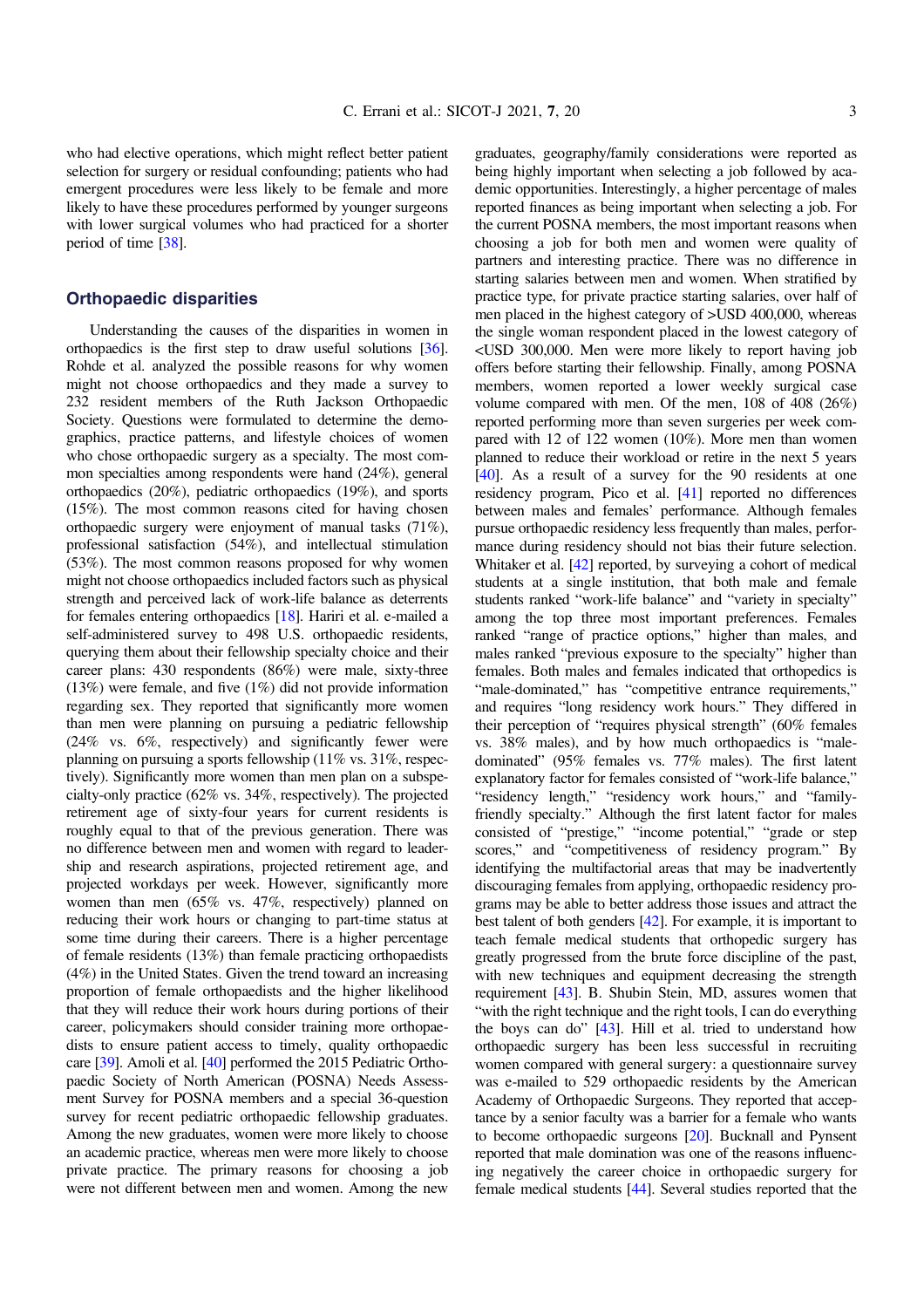lack of mentorship and women faculty in training programs is a possible cause of smaller numbers of female medical students who choose a career in orthopaedic [\[18,](#page-5-0) [45](#page-5-0)–[48](#page-5-0)]. The programs with the most female residents were found to have greater numbers and percentages of female faculty and women in leadership positions, suggesting greater availability of same-sex mentors for female applicants [\[49\]](#page-5-0).

In order to attract the most capable medical students to our specialty, we are willing to increase the number of women who practice orthopaedic surgery [\[36\]](#page-5-0). It is important that we prove to medical students that life as an orthopaedic surgeon and raising a family are not mutually exclusive pursuits [\[36](#page-5-0)]. Baldwin et al. [\[50\]](#page-5-0) found that 78.9% of men and 79.1% of women thought that a career in orthopaedic surgery would be more difficult for a woman to balance with a family. Nevertheless, many successful female orthopaedic surgeons have families. Promoting these women may address this concern by not only increasing the number of role models available to female medical students and residents but also acknowledging the value that female orthopaedic surgeons with families add to the profession. Mason et al. found that orthopaedic internship programs had a positive impact on increasing the odds of each student participant applying to an orthopaedic surgery residency program [\[51](#page-5-0)]. Hill et al. reported that increased exposure to orthopaedic content during medical school and increased female mentorship may help recruit more women into the orthopaedic surgery workforce. By comparing orthopedics with general surgery, resident women reported that more peers choose to go into general surgery instead of orthopedics due to greater acceptance by the senior faculty in that field [\[20](#page-5-0)]. Early exposure of female medical students to orthopaedics during medical school can help correct this gender disparity, as well as promoting female role models and females in leadership roles [[16](#page-4-0)–[18,](#page-5-0) [52](#page-5-0)–[54](#page-5-0)]. Programs designed to improve scholarship and mentorship of medical students could increase interest in our specialty, overcoming some barriers and providing a path for more diversity [\[17,](#page-4-0) [18](#page-5-0)]. By increasing the number of women residents, the percentage of women fellowship could increase [[22](#page-5-0)]. To increase the number of women residents, a program's website is more important than printed materials from a program. This is not unexpected as the new generation of surgeons turns to electronic media for information as it is readily accessible. Programs may find this interesting so that they may create comprehensive web pages [[55](#page-5-0)]. When deciding which orthopaedic surgery residency programs to rank the highest, Goss et al. found that the most important factors for female applicants included camaraderie among current residents, the happiness of current residents, variety and number of cases, successful placement of recent graduates into desired subspecialty fellowship, and early surgical/clinical experience. To increase sex diversity in their residency programs, the focus should be placed on the current residents themselves highlighting their happiness within the program and friendship with their co-residents during interview days and on program websites. Ensuring up-to-date case logs, alumni profiles including fellowships, and accurate schedules showcasing the amount of time spent in the operating room early in residency on program websites may also help orthopaedic residency programs to increase their sex diversity [\[56\]](#page-5-0).

Achieving gender equity in international society meetings and academic faculty roles can help reduce the gender difference within our specialty [\[22](#page-5-0), [23](#page-5-0), [54,](#page-5-0) [57](#page-6-0), [58](#page-6-0)]. A collaboration between medical schools and medical societies might play an important role in supporting the careers of women [[58](#page-6-0)]. The aim is to attract to orthopaedics not only the most capable male medical students but also the most capable female medical students with equal rights as well as responsibilities, surgical practices, skills, and academic profile.

### Socioeconomic and cultural disparities

Economic disparities and gender stereotypes that divide medical specialties into masculine and feminine, creating a gender gap in health care are concerns that are imperative to be discussed and solved now more than ever. "Men and women will achieve paying equality in 257 years" according to data that was published by the World Economic Forum in 2019 [[59](#page-6-0)]. That is 55 years more than in their previous estimation in 2018. Specifically, in the health care sector, women are often underpaid or even unpaid. Evidence shows that they contribute 5% to the global gross domestic product (GDP), out of which 50% is unrecognized and unpaid [\[60\]](#page-6-0). It is quite peculiar that the paying gap in men's favor is nearly universal and unexplained. Possible factors include age, experience, education, number of hours worked, or specialty choice all of which suggest discrimination and bias against women and in favor of men [\[59](#page-6-0), [60\]](#page-6-0). According to the Organisation for Economic Co-Operation and Development (OECD), the percentage of female doctors has been increasing exponentially for the last fifteen years and women represent close to 70% of the Global Healthcare Workforce [\[61,](#page-6-0) [62](#page-6-0)]. It is important to mention that although females constitute such a big percentage, they are mostly concentrated in midwifery and nursing professions while far fewer are physicians [[60](#page-6-0)].

The number of women in the health sector is expected to increase even more due to the growing amount of female students that are expected to soon graduate and join the global health care workforce [\[63\]](#page-6-0). Even though these statistics support the existence of gender-based economic disparities the issue is overlooked. As mentioned above this could be the case due to the feminization and masculinization of certain specialties accordingly which often results in bias. According to the AAMC, out of the 43 specialties featured in the Physician Specialty Data Report for the year 2015, only Gynecology and Pediatrics are female dominant specialties. It is very interesting to notice that female doctors in Gynecology consist 52% when at the same in Orthopaedics they consist only 5% [[64](#page-6-0)]. According to the WHO, occupational segregation is affected mostly by socioeconomic and cultural factors [[60](#page-6-0)]. It has been proven through studies that the leading cause of occupational segregation is the gender stereotype that considers men to be the breadwinners and depicts women as the homemaker and child carer [[65](#page-6-0), [66](#page-6-0)]. This limits women when it comes to decision-making regarding which specialty to follow or pursuing leadership positions. During the years 1991–1995, it was found that male students were almost three times more likely than their female colleagues to pursue a surgical residency.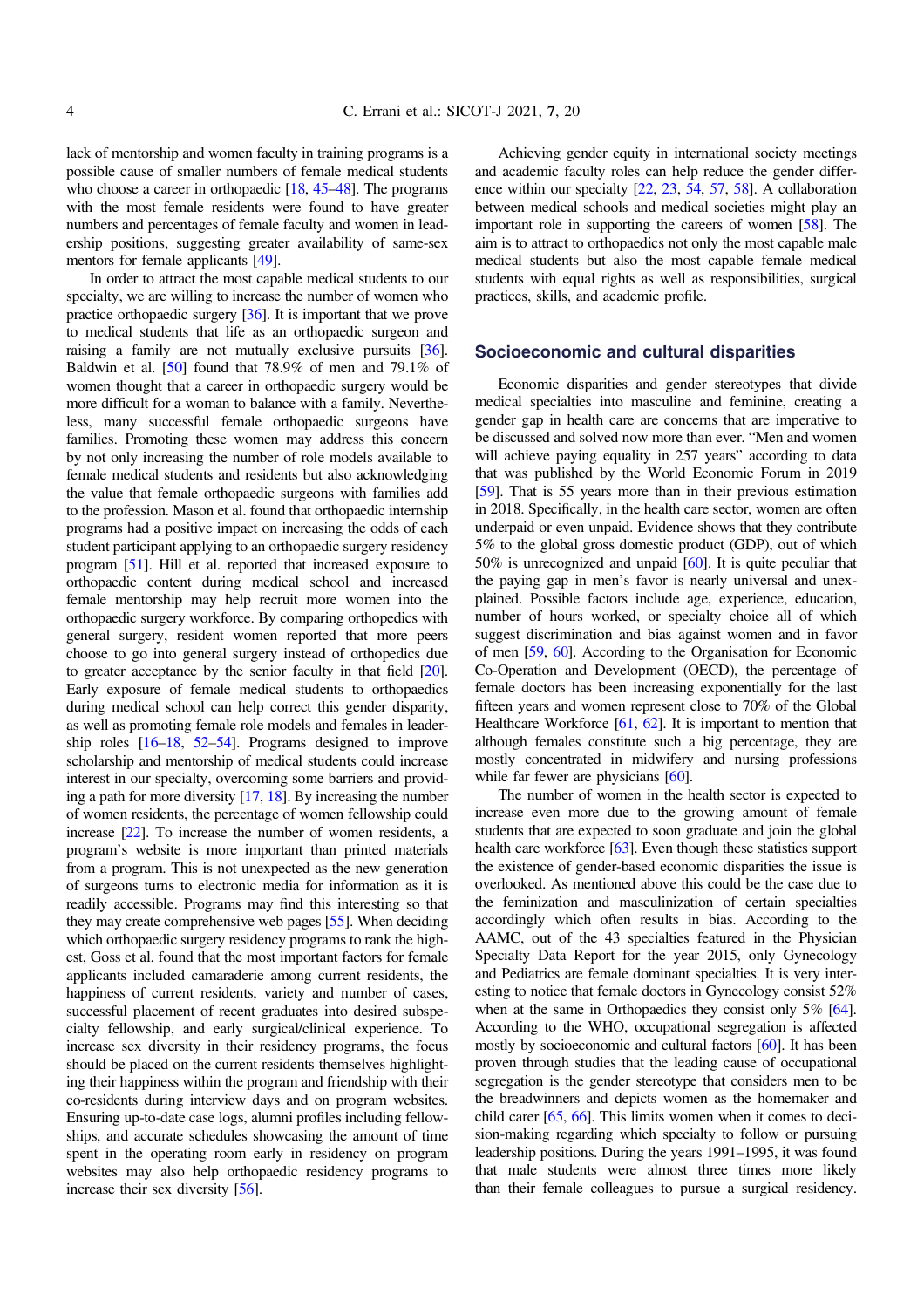<span id="page-4-0"></span>The same study also showed that women were 2.1 times more likely to follow Gynecology than men [[67](#page-6-0)]. This translates into gender essentialism and male primacy [[60](#page-6-0)].

The idea that men and women are different and have different working styles and skills and the belief that males are more dominant and more status worthy than females leads to gender barriers and stereotypes that restrict women from entering maledominated specialties while it is very important to mention that equivalent barriers restrict men from pursuing femaledominated specialties such as Gynecology [[68](#page-6-0)]. Men and women also spend quite a different amount of time on unpaid care work, with women spending between 2 and 10 times more time on unpaid care compared to men, depending on the country [[60](#page-6-0), [69](#page-6-0)]. In general, women carry out almost three more hours of unpaid work per day than men [\[60](#page-6-0), [70,](#page-6-0) [71](#page-6-0)]. The Commission on women and health in 2015 analyzed data that showed the female financial contribution amounted to nearly 5% of global GDP [[60](#page-6-0)]. Unpaid and informal work on behalf of women makes up nearly half of their economic contributions to the health care system  $[60, 72]$  $[60, 72]$  $[60, 72]$  $[60, 72]$  $[60, 72]$ . The issue rises due to the fact that although women contribute to the health care system's well-being, it often goes unrecognized and unaccounted for in decision making [\[60\]](#page-6-0). In Spain, 88% of all health care work is unpaid [\[73\]](#page-6-0).

A leadership gender gap is also observed. Although women consist of 70% of the health care workforce they occupy only 25% of leadership positions. According to the WHO statistics, only 31% of ministries of health globally are led by women. It is evident that decision-making remains in the hands of men with 69% of organizations and 80% of organization boards being led by men [\[74\]](#page-6-0). At the high end is the Africa Region with 38%, and South- East Asia at the low end with 18% of ministries of health led by women [\[60](#page-6-0)]. The difference in representation varies between different specialties [\[68](#page-6-0)]. One study concluded that women received only 1 in 10 awards in health and medicine, while another study found that female managers felt that their voices were not as respected as those of their male colleagues and also faced discrimination due to their younger age [\[75](#page-6-0), [76\]](#page-6-0). Another study proved that both women and men have a subtle bias towards women when it comes to hiring and promoting them [\[77\]](#page-6-0). These biases increase gender gaps in the health care sector. For example, women represent only 20% of deans in the top 25 global schools of medicine and 36% in the top 25 global schools of public health [[77](#page-6-0)].

Of particular interest is the case of Greece. According to the European Institute of Gender Equality progress report, Greece descendent to the lowest rank in the Gender Equality Index (50.0), is the only EU country with a deteriorating score over a 10 year period in the domain of economic and social power of women. Greece was also ranked low in women's representation in medicine amongst OECD countries out of 65,499 doctors 27,549 were women, meaning 41.20% when at the same time is estimated that only 11% of them follow an academic career [\[62](#page-6-0), [78](#page-6-0)–[81](#page-6-0)].

The existence of the above gender-based disparities in healthcare is multifactorial. Through research and evidencebased processes some factors have been identified. According to the WHO, the explanation behind the existence of a so-called gender gap lies on organizational and individual factors. Early

development and family relations, the decision between work and life balance, personal choices and interests, as well as working conditions, absence of role models and mentorship and institutional policies make gender disparities even more evident [\[60\]](#page-6-0).

### Conflicts of interest

All authors declare no conflicts of interest.

#### **References**

- 1. Boyd J (2013) The Excellent Doctor Blackwell: The Life of the First Woman Physician. Thistle Publishing. Accessed on March 3, 2021.
- 2. Lemay KC, Goodier S, Tetrault L, Jones M (2019) Votes for women: A portrait of persistence. Princeton University Press, 269 p. ISBN 9780691191171.
- 3. Porter D (2008) Three 19th-century women doctors: Elizabeth Blackwell, Mary Walker, and Sarah Loguen Fraser. JAMA 300 (18), 2182. Accessed on March 3, 2021.
- 4. Anderson EG. Available at: [https://en.wikipedia.org/wiki/](https://en.wikipedia.org/wiki/Elizabeth_Garrett_Anderson) [Elizabeth\\_Garrett\\_Anderson](https://en.wikipedia.org/wiki/Elizabeth_Garrett_Anderson). Accessed on March 3, 2021.
- 5. Jacobi MCP. Available at: [https://www.medarus.org/Medecins/](https://www.medarus.org/Medecins/MedecinsTextes/putman_jacobi_m_c.html) [MedecinsTextes/putman\\_jacobi\\_m\\_c.html.](https://www.medarus.org/Medecins/MedecinsTextes/putman_jacobi_m_c.html) Accessed on March 3, 2021.
- 6. Brès M. Available at: [https://en.wikipedia.org/wiki/Madeleine\\_](https://en.wikipedia.org/wiki/Madeleine_Br%C3%A8s) [Br%C3%A8s.](https://en.wikipedia.org/wiki/Madeleine_Br%C3%A8s) Accessed on March 3, 2021.
- 7. Nageotte-Wilbouchewitch M. Available at: [https://fr.wikipedia.](https://fr.wikipedia.org/wiki/Marie_Nageotte-Wilbouchewitch) [org/wiki/Marie\\_Nageotte-Wilbouchewitch.](https://fr.wikipedia.org/wiki/Marie_Nageotte-Wilbouchewitch) Accessed on March 3, 2021.
- 8. Barringer ED. Available at: [https://en.wikipedia.org/wiki/](https://en.wikipedia.org/wiki/Emily_Barringer) [Emily\\_Barringer](https://en.wikipedia.org/wiki/Emily_Barringer). Accessed on March 3, 2021.
- 9. Zolesio E (2009) Des femmes dans un métier d'hommes: l'apprentissage de la chirurgie. Travail Genre Sociétés 2(2), 117–133.
- 10. Maheshwari RJ (2019) Women in orthopaedics. SICOT e newletter 2019.
- 11. Frank E, Dresner Y, Shani M, Vinker S (2013) The association between physicians' and patients' preventive health practices. CMAJ 185(8), 649–653.
- 12. Lurie N, Slater J, McGovern P, Ekstrum J, Quam L, Margolis K (1993) Preventive care for women. Does the sex of the physician matter? N Engl J Med 329(7), 478–482.
- 13. Bertakis KD, Helms LJ, Callahan EJ, Azari R, Robbins JA (1995) The influence of gender on physician practice style. Med Care 33(4), 407–416.
- 14. Roter DL, Hall JA, Aoki Y (2002) Physician gender effects in medical communication: A meta-analytic review. JAMA 288(6), 756–764.
- 15. Berthold HK, Gouni-Berthold I, Bestehorn KP, Böhm M, Krone W (2008) Physician gender is associated with the quality of type 2 diabetes care. J Intern Med 264(4), 340–350.
- 16. Dineen HA, Patterson JMM, Eskildsen SM, et al. (2019) Gender preferences of patients when selecting orthopaedic providers. Iowa Orthop J 39(1), 203–210.
- 17. Vajapey S, Cannada LK, Samora JB (2019) What proportion of women who received funding to attend a Ruth Jackson orthopaedic society meeting pursued a career in orthopaedics? Clin Orthop Relat Res 477(7), 1722–1726.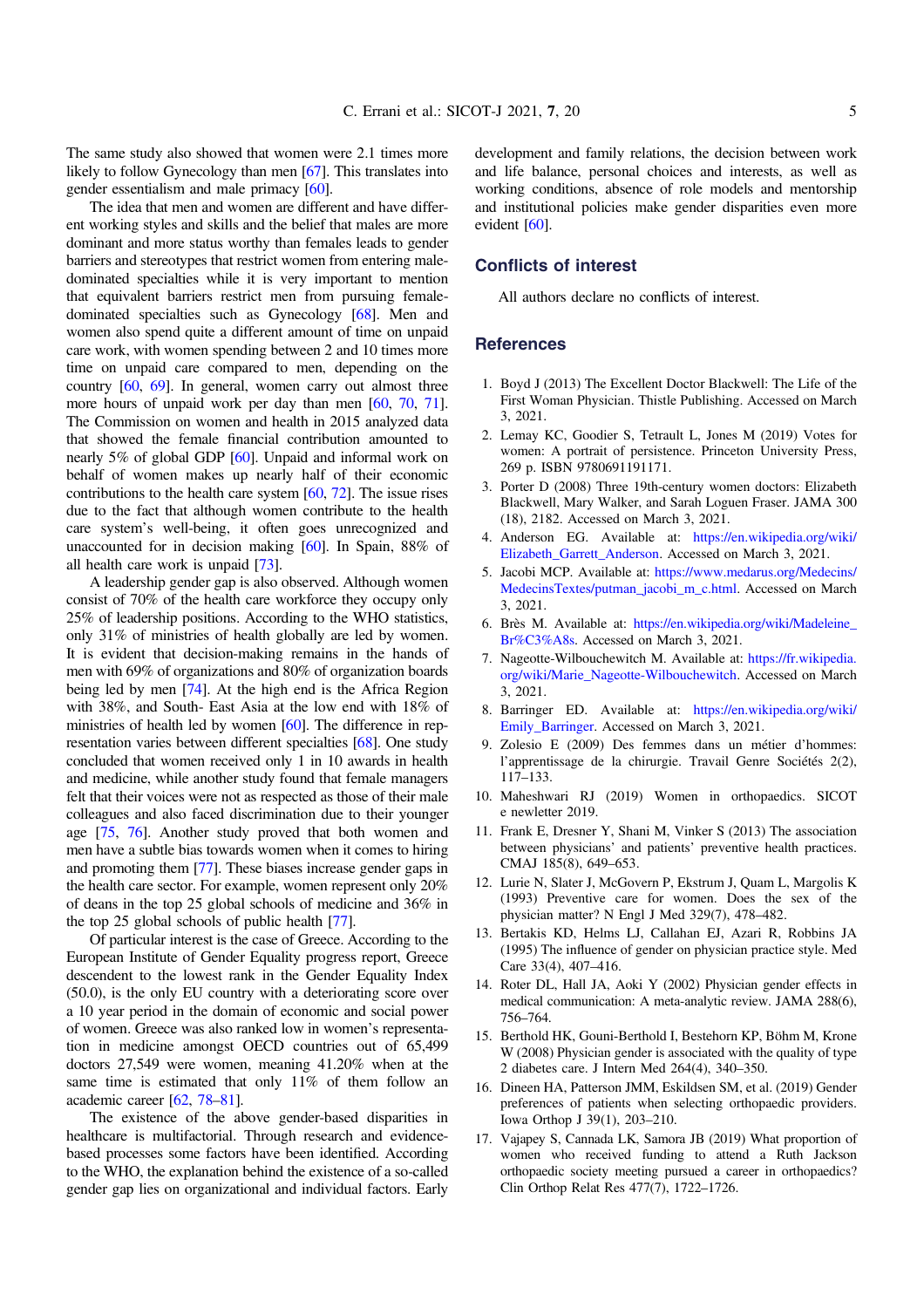- <span id="page-5-0"></span>18. Rohde RS, Wolf JM, Adams JE (2016) Where are the women in orthopaedic surgery? Clin Orthop Relat Res 474(9), 1950–1956.
- 19. Brotherton SE, Etzel SI (2019) Graduate Medical Education, 2018–2019. JAMA 322(10), 996–1016.
- 20. Hill JF, Yule A, Zurakowski D, Day CS (2013) Residents' perceptions of sex diversity in orthopaedic surgery. J Bone Joint Surg Am 95(19), e1441–e1446.
- 21. Carr PL, Raj A, Kaplan SE, Terrin N, Breeze JL, Freund KM (2018) Gender differences in academic medicine: Retention, rank, and leadership comparisons from the National Faculty Survey. Acad Med 93(11), 1694–1699.
- 22. Cannada LK (2016) Women in orthopaedic fellowships: What is their match rate, and what specialties do they choose? Clin Orthop Relat Res 474(9), 1957–1961.
- 23. Larson AR, Sharkey KM, Poorman JA, et al. (2020) Representation of women among invited speakers at medical specialty conferences. J Womens Health (Larchmt) 29(4), 550–560.
- 24. Ence AK, Cope SR, Holliday EB, Somerson JS (2016) Publication productivity and experience: factors associated with academic rank among orthopaedic surgery faculty in the United States. J Bone Joint Surg Am 98(10), e41.
- 25. Eliot L (2019) Neurosexism: The myth that men and women have different brains. Nature 566(7745), 453-454.
- 26. Eliot L (2011) The trouble with sex differences. Neuron 72(6), 895–898.
- 27. Fine C, Jordan-Young R, Kaiser A, Rippon G (2013) Plasticity, plasticity, plasticity ... and the rigid problem of sex. Trends Cogn Sci (Regul Ed) 17(11), 550–551.
- 28. O'Connor C, Joffe H (2014) Gender on the brain: A case study of science communication in the new media environment. PLoS One 9(10), e110830.
- 29. Fine C (2013) Is there neurosexism in functional neuroimaging investigations of sex differences? Neuroethics 6(2), 369–409.
- 30. Jordan-Young R, Rumiati RI (2012) Hardwired for sexism? Approaches to sex/gender in neuroscience Neuroethics 5(3), 305–315.
- 31. Vidal C (2012) The sexed brain: Between science and ideology. Neuroethics 5(3), 295–303.
- 32. Luders E, Toga AW, Thompson PM (2014) Why size matters: Differences in brain volume account for apparent sex differences in callosal anatomy: The sexual dimorphism of the corpus callosum. Neuroimage 84, 820–824.
- 33. Schmitz S, Höppner G (2014) Neurofeminism and feminist neurosciences: A critical review of contemporary brain research. Front Human Neurosci 8, 546.
- 34. Whitla DK, Orfield G, Silen W, Teperow C, Howard C, Reede J (2003) Educational benefits of diversity in medical school: A survey of students. Acad Med 78(5), 460–466.
- 35. Cooper LA, Roter DL, Johnson RL, Ford DE, Steinwachs DM, Powe NR (2003) Patient-centered communication, ratings of care, and concordance of patient and physician race. Ann Intern Med 139(11), 907–915.
- 36. Weiss J, Caird MS (2016) Editorial comment: Women and underrepresented minorities in orthopaedics. Clin Orthop Relat Res 474(9), 1943–1944.
- 37. Bertakis KD (2009) The influence of gender on the doctorpatient interaction. Patient Educ Couns 76(3), 356–360.
- 38. Wallis CJ, Ravi B, Coburn N, Nam RK, Detsky AS, Satkunasivam R (2017) Comparison of postoperative outcomes among patients treated by male and female surgeons: A population based matched cohort study. BMJ 359, j4366.
- 39. Hariri S, York SC, O'Connor MI, Parsley BS, McCarthy JC (2011) Career plans of current orthopaedic residents with a focus on sex-based and generational differences. J Bone Joint Surg Am 93(5), e16.
- 40. Amoli MA, Flynn JM, Edmonds EW, Glotzbecker MP, Kelly DM, Sawyer JR (2016) Gender differences in pediatric orthopaedics: What are the implications for the future workforce? Clin Orthop Relat Res 474(9), 1973–1978.
- 41. Pico K, Gioe TJ, Vanheest A, Tatman PJ (2010) Do men outperform women during orthopaedic residency training? Clin Orthop Relat Res 468(7), 1804–1808.
- 42. Whitaker J, Hartley B, Zamora R, Duvall D, Wolf V (2020) Residency selection preferences and orthopaedic career perceptions: A notable mismatch. Clin Orthop Relat Res 478(7), 1515–1525.
- 43. Miller EK, LaPorte DM (2015) Barriers to women entering the field of orthopedic surgery. Orthopedics 38(9), 530–533.
- 44. Bucknall V, Pynsent PB (2009) Sex and the orthopaedic surgeon: A survey of patient, medical student and male orthopaedic surgeon attitudes towards female orthopaedic surgeons. Surgeon 7(2), 89–95.
- 45. Van Heest AE, Agel J (2012) The uneven distribution of women in orthopaedic surgery resident training programs in the United States. J Bone Joint Surg Am 94(2), e9.
- 46. Flint JH, Jahangir AA, Browner BD, Mehta S (2009) The value of mentorship in orthopaedic surgery resident education: The residents' perspective. J Bone Joint Surg Am 91(4), 1017–1022.
- 47. Pellegrini VD (2006) Mentoring during residency education: A unique challenge for the surgeon? Clin Orthop Relat Res 449, 143–148.
- 48. Ek EW, Ek ET, Mackay SD (2005) Undergraduate experience of surgical teaching and its influence and its influence on career choice. ANZ J Surg 75(8), 713–718.
- 49. Sobel AD, Cox RM, Ashinsky B, Eberson CP, Mulcahey MK (2018) Analysis of factors related to the sex diversity of orthopaedic residency programs in the United States. J Bone Joint Surg Am 100(11), e79.
- 50. Baldwin K, Namdari S, Bowers A, Keenan MA, Levin LS, Ahn J (2011) Factors affecting interest in orthopedics among female medical students: A prospective analysis. Orthopedics 34(12), e919–e932.
- 51. Mason BS, Ross W, Ortega G, Chambers MC, Parks ML (2016) Can a strategic pipeline initiative increase the number of women and underrepresented minorities in orthopaedic surgery? Clin Orthop Relat Res 474(9), 1979–1985.
- 52. Johnson AL, Sharma J, Chinchilli VM, et al. (2012) Why do medical students choose orthopaedics as a career? J Bone Joint Surg Am 94(11), e78.
- 53. O'Connor MI (2016) Medical school experiences shape women students' interest in orthopaedic surgery. Clin Orthop Relat Res 474(9), 1967–1972.
- 54. Leopold SS (2019) Editorial: fears about #MeToo are no excuse to deny mentorship to women in orthopaedic surgery. Clin Orthop Relat Res 477(3), 473–476.
- 55. Huntington WP, Haines N, Patt JC (2014) What factors influence applicants' rankings of orthopaedic surgery residency programs in the National Resident Matching Program? Clin Orthop Relat Res 472(9), 2859–2866.
- 56. Goss ML, McNutt SE, Hallan DR, Bible JE (2020) Factors in orthopaedic residency decision-making for female applicants: A cross-sectional study. J Am Acad Orthop Surg 28(24), 1055–1060.